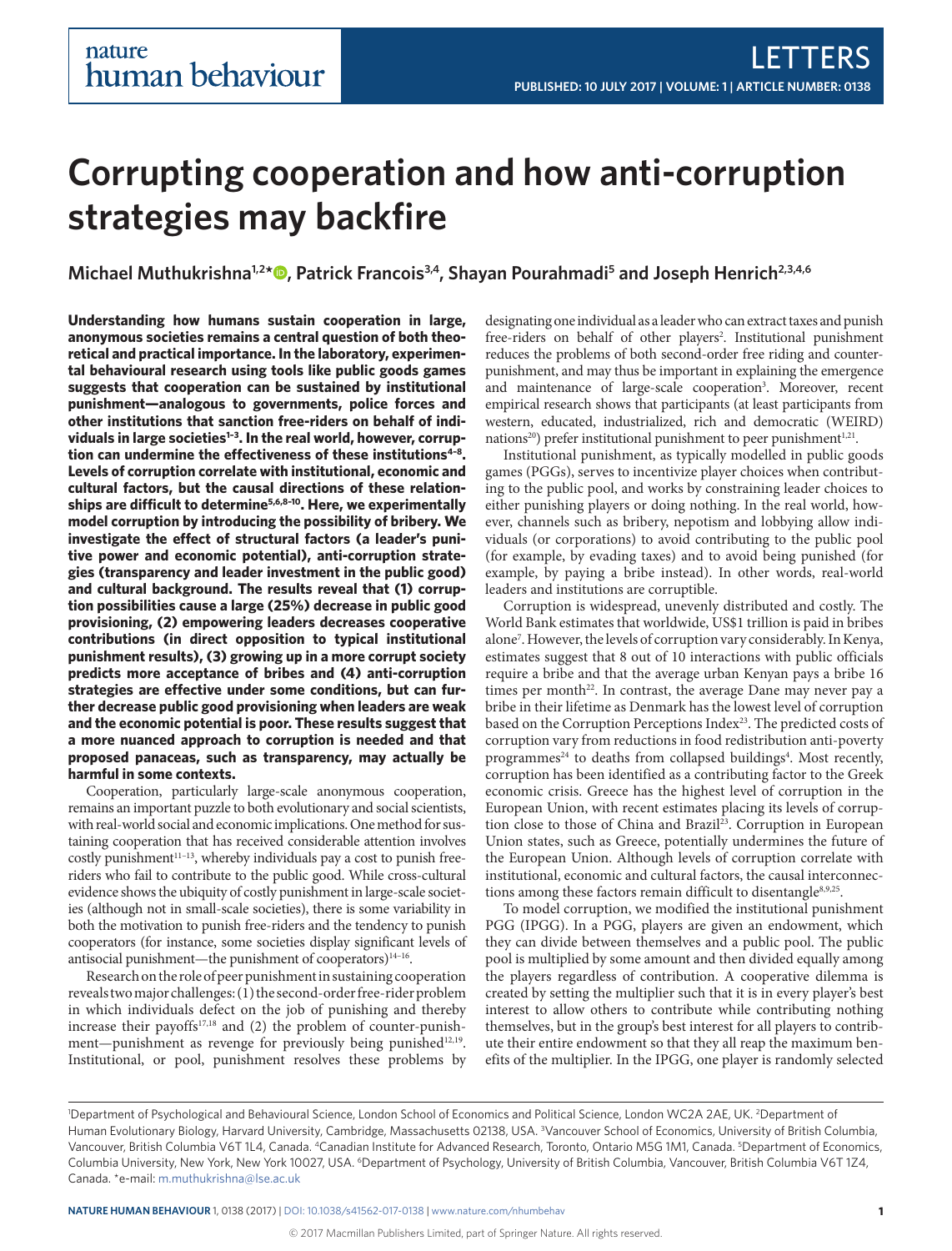<span id="page-1-0"></span>

|  |  |  |  | Table 1   Leader decisions based on economic potential, leader strength and corruption exposure scores. |
|--|--|--|--|---------------------------------------------------------------------------------------------------------|
|  |  |  |  |                                                                                                         |

|                                  | <b>Accept bribe</b> | Punish              | Do nothing          |
|----------------------------------|---------------------|---------------------|---------------------|
| High economic potential          | $1.37(0.65 - 2.21)$ | $0.79(0.41-1.14)$   | $0.81(0.29 - 1.40)$ |
| Strong leader                    | $2.14(1.18-3.36)$   | $1.08(0.60 - 1.61)$ | $0.29(0.10 - 0.50)$ |
| Player exposure corruption score | $1.22(1.01-1.44)$   | $0.99(0.81-1.19)$   | $0.79(0.63 - 1.02)$ |
| Player heritage corruption score | $0.65(0.54-0.79)$   | $1.17(0.96 - 1.40)$ | $1.55(1.25-1.89)$   |
| (Intercept)                      | $0.57(0.05-1.54)$   | $0.16(0.02 - 0.39)$ | $3.01(0.12 - 9.50)$ |
| <b>Observations</b>              | 1.396               | 1.396               | 1,396               |
| n                                | 175                 | 175                 | 175                 |
| Groups                           | 45                  | 45                  | 45                  |
| Deviance information criterion   | 36.13               | 18.23               | 18.45               |

Values are reported as odds ratios and highest posterior density 95% confidence intervals. Odds ratios were estimated using a Markov chain Monte Carlo categorical generalized linear mixed model regression with the behaviour coded as 1 and the other two behaviours coded as 0. Each model regressed the behaviour in the BG (with no transparency or leader investment) on economic potential (low versus high), leadership strength (weak versus strong), and both player's and leader's exposure corruption score (*z* score) and heritage corruption score (*z* score), controlling for period, order of conditions, order of background questions, group size, age and gender with random effects for individuals within groups. Here, we report only the predictors of interest. The full model is reported in the Supplementary Information.

as a leader who can allocate punishments using taxes extracted from other players. Past research has shown the effectiveness of assigning designated leaders as institutional punishers<sup>[1,](#page-4-0)[2](#page-4-11),21</sup>.

To introduce bribery, we modified the IPGG by giving players and leaders one additional choice, thereby creating the bribery game (BG). In this scenario, in addition to dividing their endowment between themselves and the public pool, players can also offer some of their endowment to improve the leader's payoff (that is, effectively offering a bribe, although we use neutral language). In turn, leaders have an additional exclusive choice in addition to punishing or doing nothing to players: they can choose to take the contribution (that is, accept the bribe) or not. We chose to make punishing, accepting bribes or doing nothing to each player an exclusive choice for simplicity and because past research suggests that a non-exclusive choice would reduce or remove the impact of the bribe on decisionmaking<sup>10</sup>—in reality, a bribe with no effect would not last long. A new leader was selected in each round to remove any reputational effects, which turned the game into a series of repeated one-shot encounters. We manipulated the pool multiplier (a proxy for economic potential) and the punishment multiplier (the power of the leader to punish). In the BG, we also introduced three corruption mitigation strategies: partial transparency (revealing leader contributions), full transparency (revealing all leader behaviour, including bribe taking) and leader investment (forcing leaders to contribute their endowment to the public pool). We focus on transparency and discuss leader investment, which requires further investigation, in the Supplementary Information. We ran the experiment using a Canadian economic subject pool open to the public, which included native-born Canadians and first- and second-generation immigrants with diverse backgrounds.

We assumed players: (1) brought cultural differences to the game, which were shaped by their different ethnic backgrounds and cultural exposure; and (2) adjusted their behaviours via exposure to the experimental setting, moving closer to the equilibrium that maximized payoffs. We modelled an IPGG with a fixed tax rate to more realistically capture a world in which taxes were not directly correlated with punishment and where leaders could punish without a large cost to themselves (since their own taxes were a small part of the taxes contributing to the pool punishment or institution). We then modified the game to turn it into a BG by offering players and leaders the choice to offer and accept bribes. Without punishment, contributions tend towards zero. This is because contribution levels are contingent on the strength of leaders and their tendency to punish low contributors. We predicted that leaders would use taxes as punishment in the IPGG, since they are not personally costly and

they benefit the leader's payoff by increasing the size of the public good. With increased leader strength, we predicted higher contributions and more public good provisioning. With regards to the BG, we predicted that players would have no incentive to offer contributions or bribes unless they were punished for not doing so. However, when bribery was an option, leaders would have a greater incentive to punish people for not offering brides than for not contributing, since their share of the public good would be smaller than a bribe multiplied by every player. More power gives leaders an increased ability to impose their will, increasing the rate of bribery at the expense of the public good. Thus, in contrast to the IPGG, we predicted that stronger leaders in the BG would reduce contributions and public good provisioning. However, if players had a preference for contributions over bribes (for example, if their previous experience was a world where potential returns on the public good were higher or where anti-corruption norms were adaptive), the incentive to punish bribes over contributions would be dampened. In contrast, growing up in a more corrupt society may lead to a higher preference for eliciting, offering and accepting bribes. Our full set of predictions is provided in the Supplementary Information.

To examine the costs of corruption, we compared the IPGG and BG. We found that when bribery was an option, mean contributions dropped by 25%. The difference between these conditions (estimated using a Markov chain Monte Carlo generalized linear mixed model regression; Supplementary Table 2) represented a 0.43 (95% confidence interval: –0.49 to –0.38) s.d. loss (1.4 points per period, equivalent to 14% of the initial endowment or Canadian \$2.10 over the course of the game). Not surprisingly, when corruption could enter, it did, and cooperation deteriorated.

Having established the impact of bribery on cooperation, we examined the causes of this corruption. In [Table 1](#page-1-0) and [Fig. 1](#page-2-0) we used a Markov chain Monte Carlo categorical generalized linear mixed model regression to estimate the effect of (1) our different treatments, (2) cultural experience and (3) background on leader decisions. Leaders with a stronger punishment multiplier at their disposal (that is, stronger leaders) were about twice as likely to accept bribes and about three times less likely to do nothing. In contrast, when accepting bribes was not an option (that is, in the IPGG), the more powerful leaders were as likely to do nothing (see 'Leader decisions' in Supplementary Information). Thus, as expected, more power led to more corrupt behaviour.

Exploring individual variation, we found that those who grew up in more corrupt countries were more willing to accept bribes. For every one s.d. increase in players' exposure corruption scores (see 'Corruption perception scores' in Supplementary Information for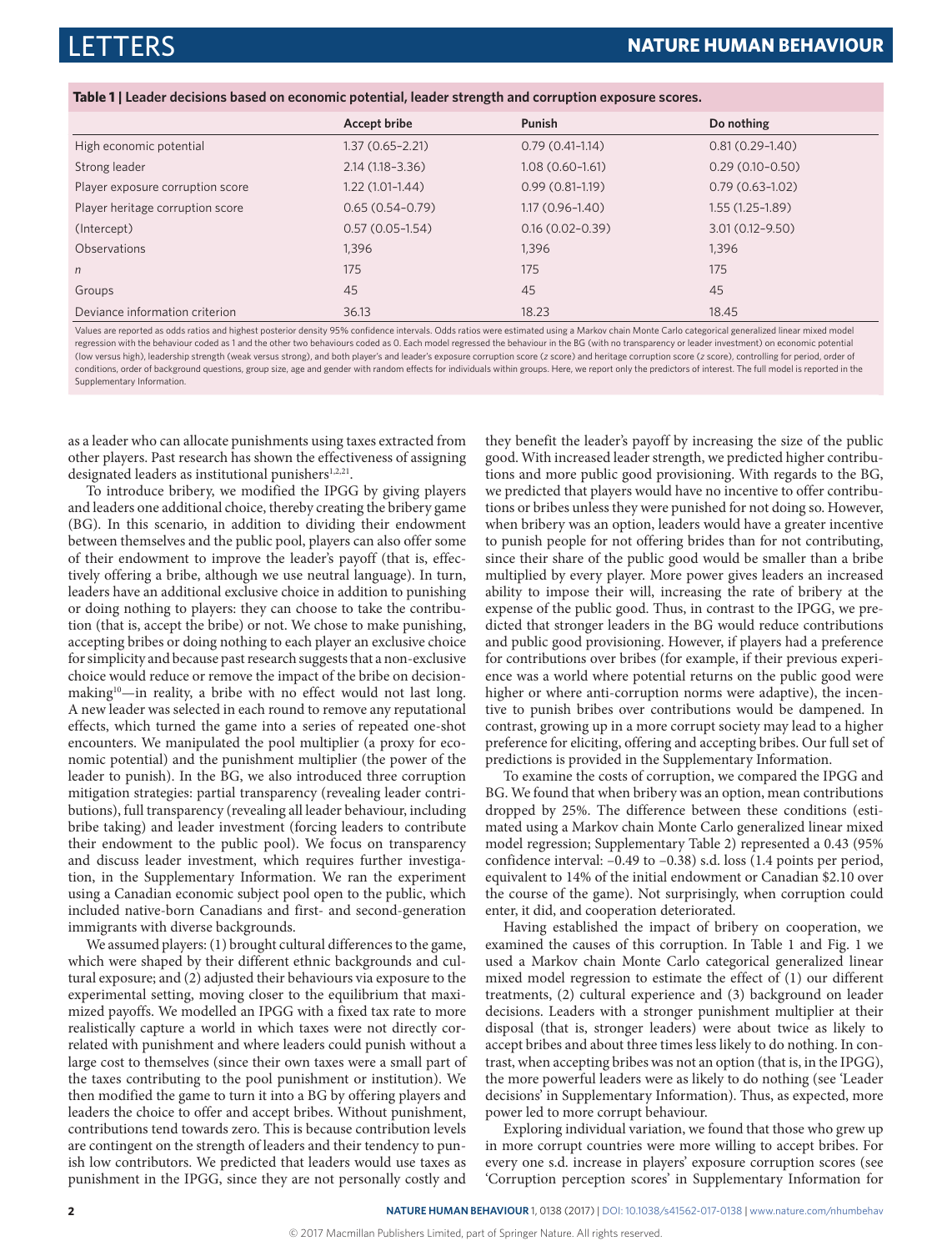#### **NATURE HUMAN BEHAVIOUR** 1, 0138 (2017) | [DOI: 10.1038/s41562-017-0138](http://dx.doi.org/10.1038/s41562-017-0138) | [www.nature.com/nhumbehav](http://www.nature.com/nhumbehav)

Poor economic potential

Poor

economic potential

Rich economic potential

 $\frac{1}{2}$ 

economic potential

## **NATURE HUMAN BEHAVIOUR**



<span id="page-2-0"></span>**Figure 1 | Leader decisions based on economic potential, leader strength and corruption exposure scores.** Odds ratios and 95% confidence intervals are shown for each behaviour (accept bribe, punish or do nothing).

details on how these scores were constructed and the distribution of these scores in our sample), leaders were 1.2 times more likely to accept a bribe. In contrast, when players' parental heritage included countries with higher corruption norms (that is, more perceived corruption), leaders were 1.5 times less likely to accept bribes for every s.d. increase in corruption score and 1.6 times more likely to do nothing (see [Fig. 1;](#page-2-0) the Supplementary Information shows all the models). In combination with other evidence<sup>[5,](#page-4-2)[6](#page-4-3),26-29</sup>, we suspect that our corruption exposure scores captured internalized social norms related to corruption acquired while growing up in different communities. Meanwhile, our parental heritage effects, which were driven by the Canadian-born participants (for example, secondgeneration immigrants), may have captured an internalized reaction against ethnic stereotyping—for instance, a reaction against the assumption of corrupt behaviour from those of their heritage<sup>21</sup>.

Having generated corruption, we attempted to suppress it by modifying the BG using two different forms of transparency measures and by forcing leaders to invest in the public good. The first transparency approach, partial transparency, allowed all players to see the leader's contribution, thereby offering leaders an opportunity to establish or reveal a norm by revealing to players how much or how little leaders invested in the public pool. The second transparency approach, full transparency, allowed players to see all leader actions: leader contributions, the anonymized contributions and bribes from each player, and the leader's decision in each case. Leader investment forced leaders to maximally contribute their endowment to the public good, thereby tying a large part of their payoff to the efficiency of the public good. Tying leader payoffs to the success of the public good was explicitly used as one aspect of an anti-corruption measure in Singapore, which has one of the lowest levels of corruption (based on the Corruption Perceptions Index<sup>[23](#page-4-17)</sup>) and the highest-paid leader in the world<sup>30</sup>. Singaporean minister salaries are pegged at the salaries of top professionals and Singapore's gross domestic product. The leader investment treatment was designed to be similar to linking leader payoffs to a country's gross domestic product, but in a way that minimally deviated from the other treatment designs. This treatment, though interesting, has certain caveats in its interpretation and requires further investigation. We report its effect and discuss these issues in more detail in the Supplementary Information.

To determine the effectiveness of these anti-corruption measures, we compared contributions in each condition to the IPGG (control) and BG. We regressed contributions (*z* scores) on treatment, economic potential and leader strength. The results of this regression are shown in [Fig. 2](#page-2-1) and separate coefficients within each

**leader and when there is rich versus poor economic potential.** Darker blue indicates greater public goods provisioning and darker red indicates reduced public goods provisioning. All coefficients were extracted from a single model by changing reference groups. The columns represent the reference group treatment (control versus BG), while each row shows the coefficient of each treatment compared with this reference group. The contributions were *z* scores, so the coefficients represent s.d. The full model is reported in the Supplementary Information. In all models, we accounted for the clustering inherent in the experimental design by including a fixed effect for the number of subjects and random effects for participants within groups. Note that in all treatments and structural contexts, the BG has lower contributions than the structurally equivalent IPGG (control). Corruption mitigation effectively increases contributions (although not to control levels) when leaders are strong or the economic potential is rich. When leaders are weak and the economic potential is poor, the apparent corruption mitigation strategy, full transparency has no effect and partial transparency further decreases contributions. \**P* < 0.10; \*\**P* < 0.05; \*\*\**P* < 0.01; \*\*\*\**P* < 0.001.

condition can be seen. Note that these values come from a single model and were calculated by changing reference groups (see Supplementary Information). The raw mean contribution values are shown in [Fig. 3.](#page-3-0)

Figures 2 and [3](#page-3-0) reveal that stronger leaders were better able to increase the efficiency of public goods provisioning when the economic potential was poor and bribery was not an option (red bars in the top row), but when bribery was an option (blue bars) stronger leaders in poor contexts reduced the efficiency of the public good, making themselves wealthy at the expense of other players. Corruption mitigation effectively increased contributions (although not to control levels) when leaders were strong or the economic potential was rich. When leaders were weak and the economic potential was poor, the apparent corruption mitigation strategy, full transparency, had no effect and partial transparency further decreased contributions to levels lower than the standard BG (leading to less public good provisioning).

Although the cost of bribery was seen in all contexts, in poor economic contexts, the already low contributions were reduced even further. That is, even if powerful leaders were accepting bribes at comparable levels in both poor and rich economic contexts, the degree of corruption was not as visible if the economic potential was high. Leaders in richer economic contexts, such as the United States, may accept 'bribes' in the form of lobbying or campaign funding, which may indeed reduce the efficiency of the public good, but this cost is not as obvious since the economic potential is already much higher than in other nations. In contrast, in poorer economic contexts, such as the Democratic Republic of the Congo,

# Weak leaders Strong leaders

 $-0.53**$ 

 $-0.57**$ 

Control BG Control BG

Control BG

 $-0.53***$  –0.01  $-0.06$  0.47\*\*\*\*

 $-0.44***$  0.13\*\*\*  $-0.25***$  0.32\*\*\*

 $0.52***$ 

 $0.57***$ 

Control BG  $Control$  0.21\*\*\*  $BG -0.21***$ 

Control 0.39\*\*\*\*  $RG$  –0.39\*\*\*

 $-0.31***$  $-0.20***$ 

BG + partial transparency  $-0.31***$  -0.10\* BG + full transparency  $-0.20***$  -0.01

 $BG +$  partial transparency  $\boxed{-0.30***}$  0.09 BG + full transparency  $-0.15***$  0.24\*\*\*

<span id="page-2-1"></span>**Figure 2 | Cures for corruption when there is a weak versus strong**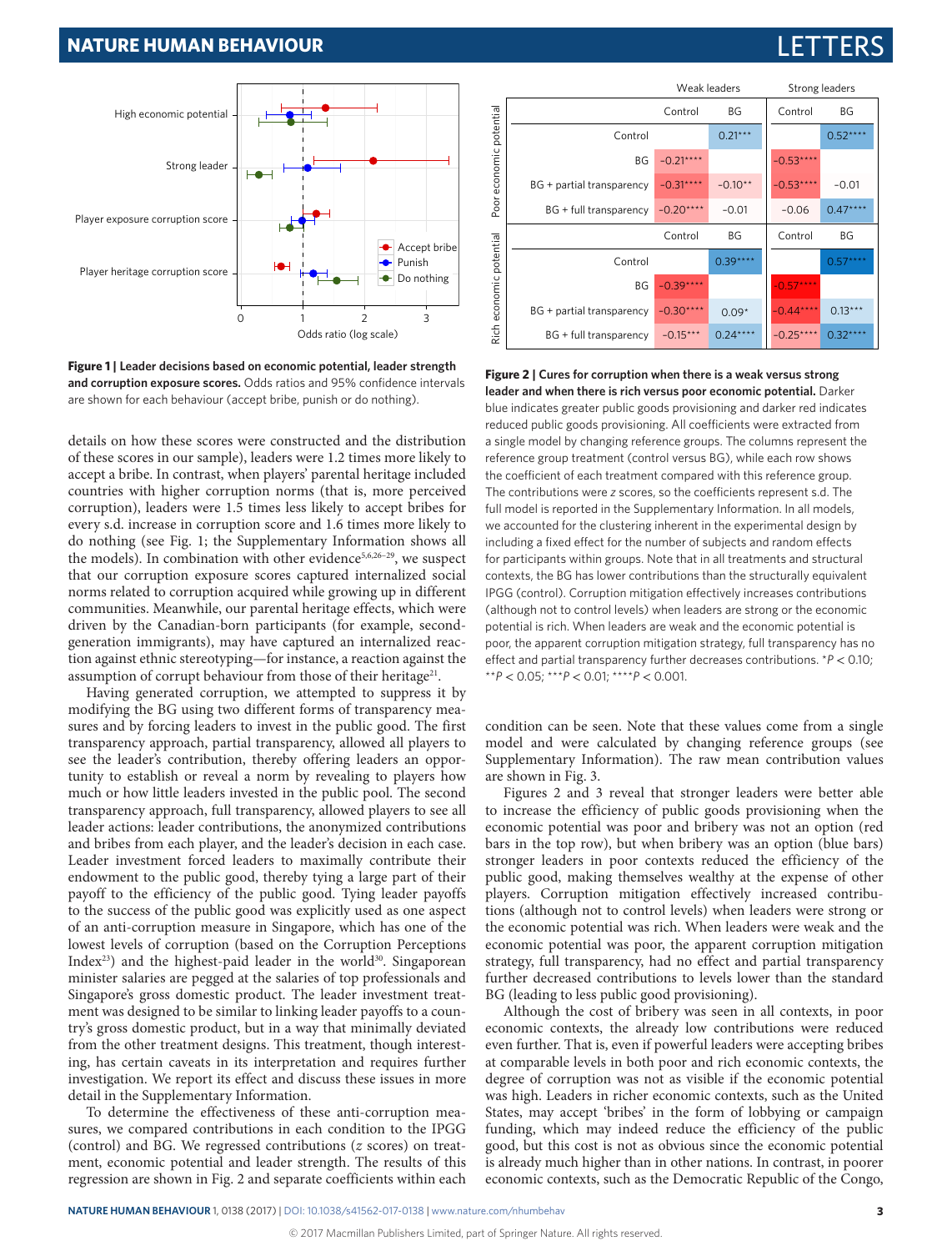

<span id="page-3-0"></span>**Figure 3 | Leader contributions by condition.** Raw contributions (of the ten endowed points) and 95% confidence intervals for each withinsubject treatment (control, BG, BG with partial transparency or BG with full transparency) in each between-subjects structural context (strong versus weak leader and poor versus rich economic potential). These data are consistent with our theory that predicts that more powerful leaders increase contributions in the IPGG but decrease contributions in the BG.

corruption further reduces the already low public good provisioning. Unfortunately, our results suggest that in these contexts with weak institutions and poor economic potential, efforts to mitigate corruption, such as transparency or leader investment, could backfire, further reducing investments in the public good. These results reflect leaders lacking the power to increase contributions through punishment and thus recouping the cost of their investment in the public good by accepting bribes. Transparency in this context reveals a low contribution norm. Thus, the lessons in fighting corruption when institutions have the power to sustain public goods (if only corruption were reduced) and the potential for economic growth is high may not only fail to apply when these conditions are not met, but could worsen the situation.

Our results suggest that the effect of exposure to different institutions and norms persists after moving to a new environment. This increase in corrupt behaviour following direct exposure to corrupt institutions or norms is consistent with the internalization of perceived norm[s5,](#page-4-2)[6,](#page-4-3)[26](#page-4-22)[,27](#page-4-24) and with previous empirical data showing, for example, that diplomats from high-corruption countries accumulate more unpaid parking violations<sup>29</sup>. However, the decreased probability of accepting bribes among those whose cultural background includes more-corrupt countries suggests that second-generation and later migrants are not as corrupt as their peers from lesscorrupt nations. This may represent the self-selection of immigrants from their home countries or may be a form of 'identity denial['21,](#page-4-14) whereby acculturated individuals actively avoid the stereotypes of their inherited ethnic labels. Although we used a large range of corruption scores (see 'Corruption perception scores in Supplementary Information), our sample was limited to migrants in a Canadian context and further investigation is required to determine if these

cultural results can be generalized. Together, these results suggest that corruption may be rooted in structural factors, but that internalized corruption norms may cause these behaviours to persist in a new context.

Overall, these results suggest that: (1) stronger institutions and leaders are required to sustain public goods contributions when the economic potential is poor and the incentive to free ride is high; (2) in this context, when they are able to, leaders abuse their power with a noticeable economic cost; and (3) despite this, even if the economic potential is poor, if leaders are powerful, anti-corruption measures can be effective at increasing public good provisioning. Thus, efforts to mitigate corruption in poorer economic contexts must go hand in hand with strengthening institutions. When leaders have less punitive power, efforts such as transparency may have no effect or even decrease contributions as they reveal the rationality of low public good contributions and show that most leaders do not contribute. In a rich context with powerful punitive institutions, there may be multiple equilibria that just require norms (activated in our game by transparency) to stabilize a higher payoff. In contrast, in a poor context with weak institutions, there is only one equilibrium: bribe offers and low public good provisioning.

Although these experimental results begin to offer insights into the causal effect of corruption on cooperation, extending such experimental findings demands great caution. Laboratory work on the causes and cures of corruption must inform and be informed by real-world investigations of corruption from around the globe. Thus, aiming only to drive future investigations, our results suggest that as the economic potential grows, less government intervention is required to enforce cooperation and increased power may be misused, requiring greater anti-corruption efforts. In contrast, when the economic potential is poor, strong government intervention is most effective at decreasing free riding, as long as this intervention is paired with strategies to mitigate corruption. This may help explain why intuitions about 'cures for corruption' based on experiences in rich nations do not work as well in poorer nations.

#### **Methods**

**Participants.** A total of 274 participants (166 females; mean age: 20.90), drawn from an economic subject pool open to the public, took part in the study. Their ethnic backgrounds were as follows: 63 European Canadians, 158 East Asians, 17 South Asians and 36 of other ethnicities. The participants played in groups of between four and seven players. Ethical approval was obtained from the University of British Columbia Behavioural Research Ethics Board (H12-02457). Informed consent was obtained from all participants before the start of the study. The participants were randomly assigned to the experimental groups.

**Experimental design.** We used a 2 (high versus low economic potential)  $\times$  2 (weak versus strong leader power) between-subjects experimental design with five within-subject treatments: IPGG control ( $n = 205$ ), BG ( $n = 222$ ), BG with partial transparency ( $n = 228$ ), BG with full transparency ( $n = 204$ ) and BG with leader investment ( $n = 196$ ). Allocation to all treatments was random. The sample sizes for the four between-subjects treatments were as follows: low economic potential and weak leader power  $(n = 71)$ , low economic potential and strong leader power ( $n = 68$ ), high economic potential and weak leader power  $(n = 68)$  and high economic potential and strong leader power  $(n = 67)$ .

In the real world, leaders make institutional decisions based on a fixed budget to which they are one among many contributors and which has to be spent. To better model these conditions, we extracted fixed taxes for punishment, which were discarded if not used. Participants were randomly assigned to one of the four between-subjects treatments and four of the five within-subjects treatments.

To test the possible contributing causes of corruption, we randomly assigned each group of participants to a treatment with (1) either a high or low marginal per capita rate of return (0.3 versus 0.6) as a measure of economic potential and (2) either a high or low punishment multiplier (1 versus 3) as a measure of the strength of the leader or institution. The marginal per capita rate of return was the expected return for every point invested in the public pool and the punishment multiplier was the number of points subtracted from a sanctioned player for every tax point spent on punishing that player.

The within-subject treatments were played in a random order with pre-recorded video instructions before each period. A quiz was conducted at the start to ensure participants knew how each treatment worked. This quiz, along with the script and screenshots from the video, is in the Supplementary Information.